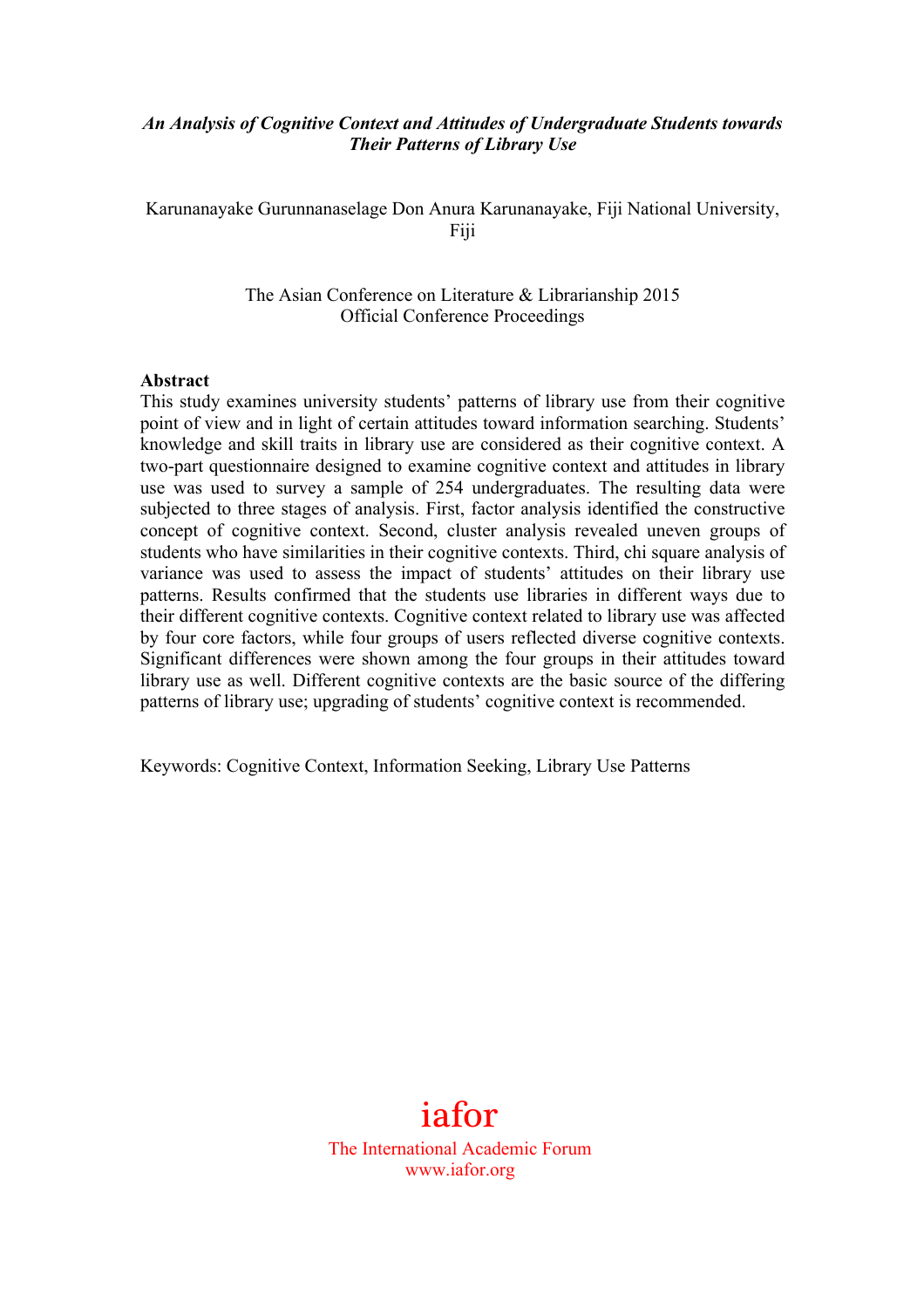## **Introduction**

Due to uneven profiles of cognitive competencies, as well as certain attitudes held by undergraduate students, their patterns of library use appear to be quite diversified. It is apparent that these differences in cognitive competencies and attitudes could lead to significant differences in students' eventual educational outcomes. Obviously, these outcomes may be influenced by a variety of factors, including situational, social, psychological, cognitive, geographical or cultural factors, as well as the setup of the existing library system. This study focused mainly on the cognitive context, in particular the students' knowledge and skill sets relating to the search for information, but also gave some consideration to students' attitudes. It may be that the cognitive context has greater power to influence ultimate educational outcomes than any other context.

This study continues a line of research developed in three previous studies. The first study in the series, by Karunanayake and Nagata (2007) examined some affected variables of information need occurrence of an information seeker and developed a comprehensive hypothetical model. The second study, by Karunanayake and Nagata (2008), looked at influences of personal traits in the process of information searching. The results of these two earlier studies were limited to students' cognitive patterns but did not completely reveal the cognitive context. The third study, by Karunanayake and Nagata (2014), distinguished four types of undergraduate library users, based on their profiles of library use, knowledge and perceptions, by looking at the data from the cognitive angle while giving some attention to student attitudes in library use. In the fourth study, reported here, variables of student attitude were again considered along with cognitive context.

Hence, this study is a continuing result of the previous studies. Three main steps were involved in this study: (1) the cognitive context was adapted for building up a constructive concept in library use; (2) students who had cognitive similarities were grouped, based on the same constructive concept, and (3) certain attitudes held by the students were examined to determine whether a degree of relationship existed between the attitudes and the students' cognitive patterns.

Students' cognitive context and its relation with library use patterns have been rarely investigated in pattern studies. The results of this study could have significant practical implications for university libraries in general. The conclusions suggest that several library use patterns, and certain related attitude patterns, may be expected among student groups. Finally, it is recommended that the identified factors which strongly influence library use patterns, and their associated attitudes, should be considered when providing library services. Possible interventions to help university undergraduates overcome their cognitive and attitudinal shortcomings are proposed.

## **Research Structure**

To further elaborate students' library use patterns, two main variables have been taken into consideration: students' cognitive context, and students' attitudes.

**1) Cognitive Context**: Students are diverse in their cognitive competencies relating to information search. The focus of interest in this study is the way in which different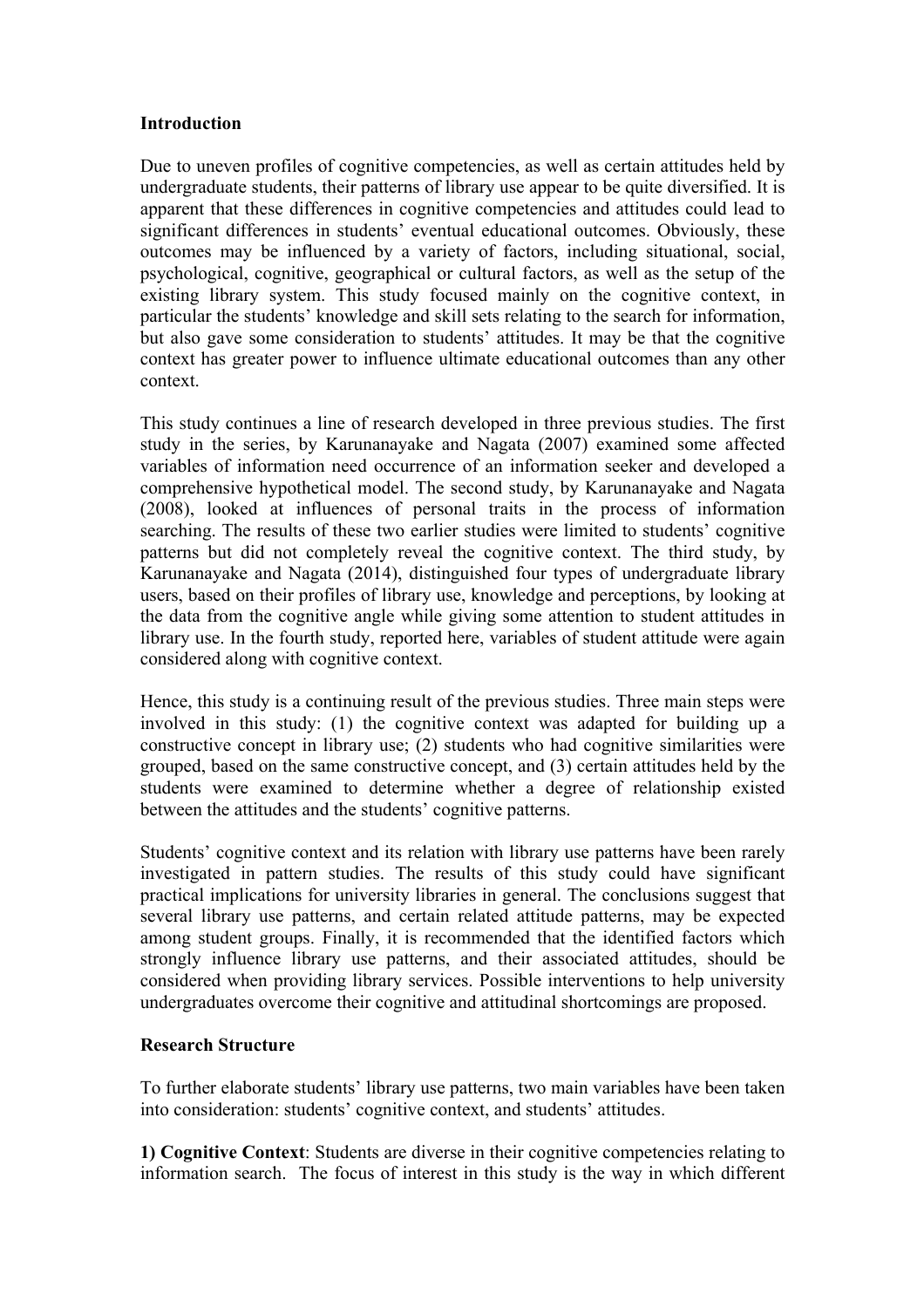patterns of cognitive context affect students' practical use of libraries. Cognitive context means cognitive aptitude or disposition behind practices of library use. It always represents a set of two traits: the individual's knowledge and level of skill as these traits relate to information search.

**2) Attitudes:** Students' behavior related to library use are related not only to cognitive context, but are also related to attitudes about library use. A choice from a set of options on a matter by a person may result in some practice. Thus to select a preference is to express an attitude on a matter. Expressions of needs or purposes for a matter, or expressions of satisfaction with a matter are types of attitudes. Even a simple variable like purpose of library visits can be interpreted as expression of an attitude while it is also explained as a fact of practice. Therefore, this study considers such expressions as representing underlying attitudes. Attitudes are considered as different from cognitive context, but cognitive context may be related to some attitudes regarding students' library usage.

In this study, a set of five cognitive variables and a set of five attitudes were tested to determine how these are correlated with library use patterns. Detailed results regarding cognitive context and attitudes of students, and relationships among them, were expected to be diversified.

# **Objectives of the Research**

The objectives of the research were operationalized through four research questions, each of which was directed toward basic understanding of the variables as well as toward methodological and theoretical understandings of relationships among them. However, the main focus of the study was on cognitive context. The research questions were as follows.

1) What are the factors affecting library use from the point of view of students' cognitive context?

2) Are there clusters of students according to different levels of cognitive context?

3) How do the library use patterns (cognitive context) relate to the attitudes expressed by students?

4) Do different library use patterns exist among students?

## **Conceptual Framework**

To answer research questions 1 through 4, the methodological design covered two kinds of variables, cognitive context variables and attitude variables, in relation to library use. The two parts or sections of the survey questionnaire were constructed to estimate these two kinds of variables. Questions in the first section of the questionnaire were designed for the purpose of cluster analysis, to determine whether or not the students in the survey sample fell into discrete groupings based on differing cognitive contexts. Questions in the second part of the questionnaire were designed to explore the specific attitude patterns of any such groupings. Thus, methodologically, cognitive context had the central position in this study.

In the first section of the questionnaire, questions relating to twelve variables were organized under five observable stages of library use, on the assumption that two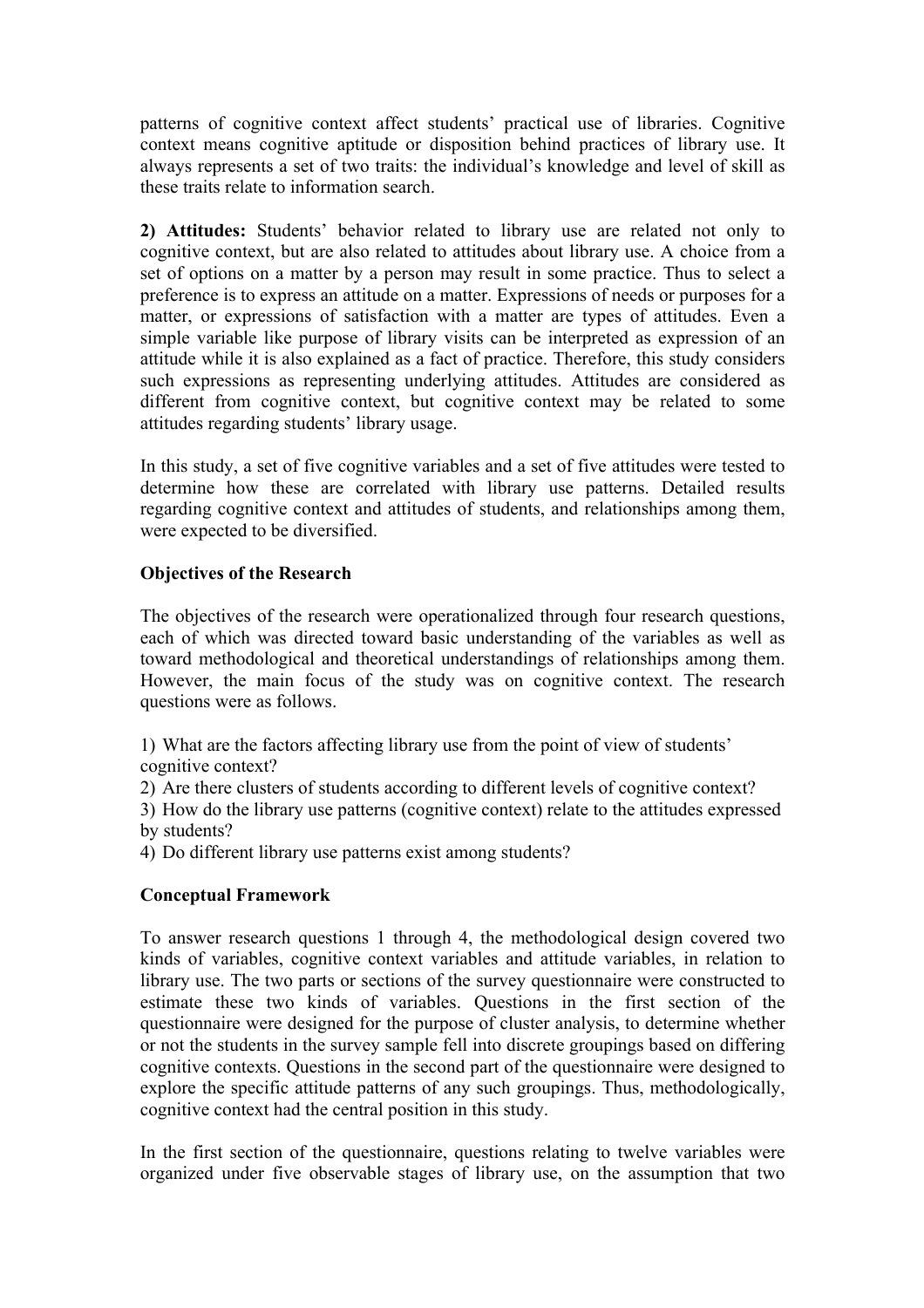basic traits of information searchers cause differences in library use patterns. Knowledge traits and skill traits underlie the users' practices and thus have an impact on how the library is used and how the information is perceived. Based on these two indicators, which represent the cognitive context, a conceptual framework was prepared. The following table lists each of the observable stages of library use, followed by the knowledge and skill variables to be examined for each stage, followed by the question representing each variable. The five stages are expanded to twelve variables which are focused on cognitive effects in library use.

#### **Table 1: Stages of Library Use, Associated Variables and Related Part 1 Survey Questions**

**Stage one:** Search initiation

Knowledge variable: Knowledge of potential information need *(1) I start information seeking in the library with exact and steady ideas of my needs*. Skill variable: Skill of search strategy *(2) I usually setup a search strategy when looking for information.*

**Stage two:** Selection of resources and tools

Knowledge variable: Awareness of digital resources *(3) I am fully aware of the digital documents available in the library.* Skill variable: Skill of search terms *(4) Most of my searches are by author and title of a book.*

**Stage three:** Utilization of library services and system

Knowledge variable: Knowledge of suggested services *(5) I know the Inter Library Loan and other services available in the library.* Skill variable: Negotiation skill for information *(6) I consult the librarian when I have a need of information.*

**Stage four:** Discovering information and materials

Knowledge variable: Knowledge of discovering information and materials *(7) A half of the materials I need are found browsing through bookshelves.* Skill variable: Navigational ability to materials (Physical) *(8) The links between the catalogue and the shelving arrangements are complicated.* Knowledge variable: Knowledge of material settings *(9) I know the entire arrangement of material settings in the library.* Skill variable: Navigational skill to information (Intellectual) *(10) Bibliographies, references, indexers, abstracts are not useful for me when gathering information from the documents I have found.* 

**Stage five:** Self-evaluation

Knowledge variable: Knowledge of Experience (Independency) *(11) Each of the searches increased my knowledge in access to information.*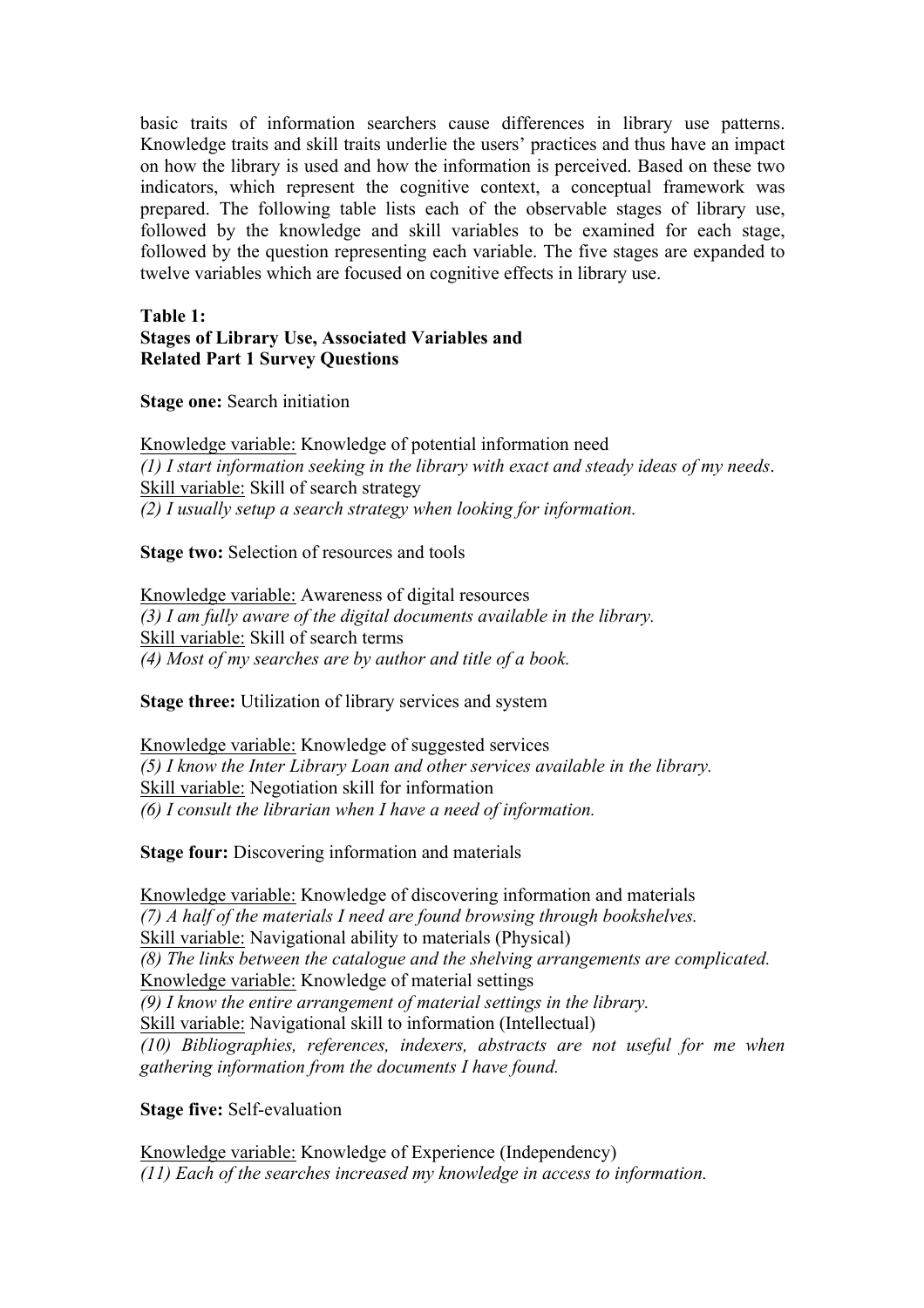#### Skill variable: Evaluation of the self

*(12) I know the library has enough collection and I was able to find the information that I looked for*.

In the second section of the questionnaire, questions designed to assess students' attitudes toward library use and information searching was centered on five foci, as listed below.

- 1. Pattern of access to the library
- 2. Pattern of access to the materials
- 3. Pattern of access to the information
- 4. Alternative strategies (patterns of dependency)
- 5. Expectations (patterns of query formulation) in libraries.

Limitations in the two sections and designing of the variables in the questionnaire were based on the day-to-day professional experiences and practical observations of the author.

## **Methodology**

Analysis of the survey questionnaire section one responses, which included twelve questions under five stages for identifying the factors and groups in terms of factor and cluster analyses, was done by multivariable analysis (Principal Component Analysis). It was expected that this analysis would show results that would answer research question 1: "What are the factors affecting library use from the point of view of students' cognitive context?" Based on the resulting factorial structure, the groups of students who showed cognitive similarities were analyzed by cluster analysis (word method) in order to answer research question 2: "Are there clusters of students according to different levels of cognitive context?" It was assumed that some students might have similar tendencies and some might have different cognitive contexts. A degree of discreteness was anticipated.

The survey questionnaire section two focused on five attitudes. Inferential statistical analysis, such as Chi-square tests, was applied to test for statistically significant relationships of the attitudes within the cluster groupings. Research question 3, "How do library use patterns (cognitive context) relate to the attitudes expressed by students?" was analyzed by cross tabulating the clusters with the chosen five attitudes. Finally, research question 4, "Do different library use patterns existed among students?" was explored based on individual students who were designated as belonging to a group by cluster analysis. Accordingly, library use patterns were depicted based on students' groupings and related attitudes.

In summary, the data were analyzed within the framework prepared according to the above research questions (RQs) as follows.

RQ 1 Analyzing the cognitive context by component analysis

RQ 2 Clustering the students according to the cognitive context by cluster analysis

RQ 3 Determining degree of relationships between the cognitive context and attitudes by Chi-square.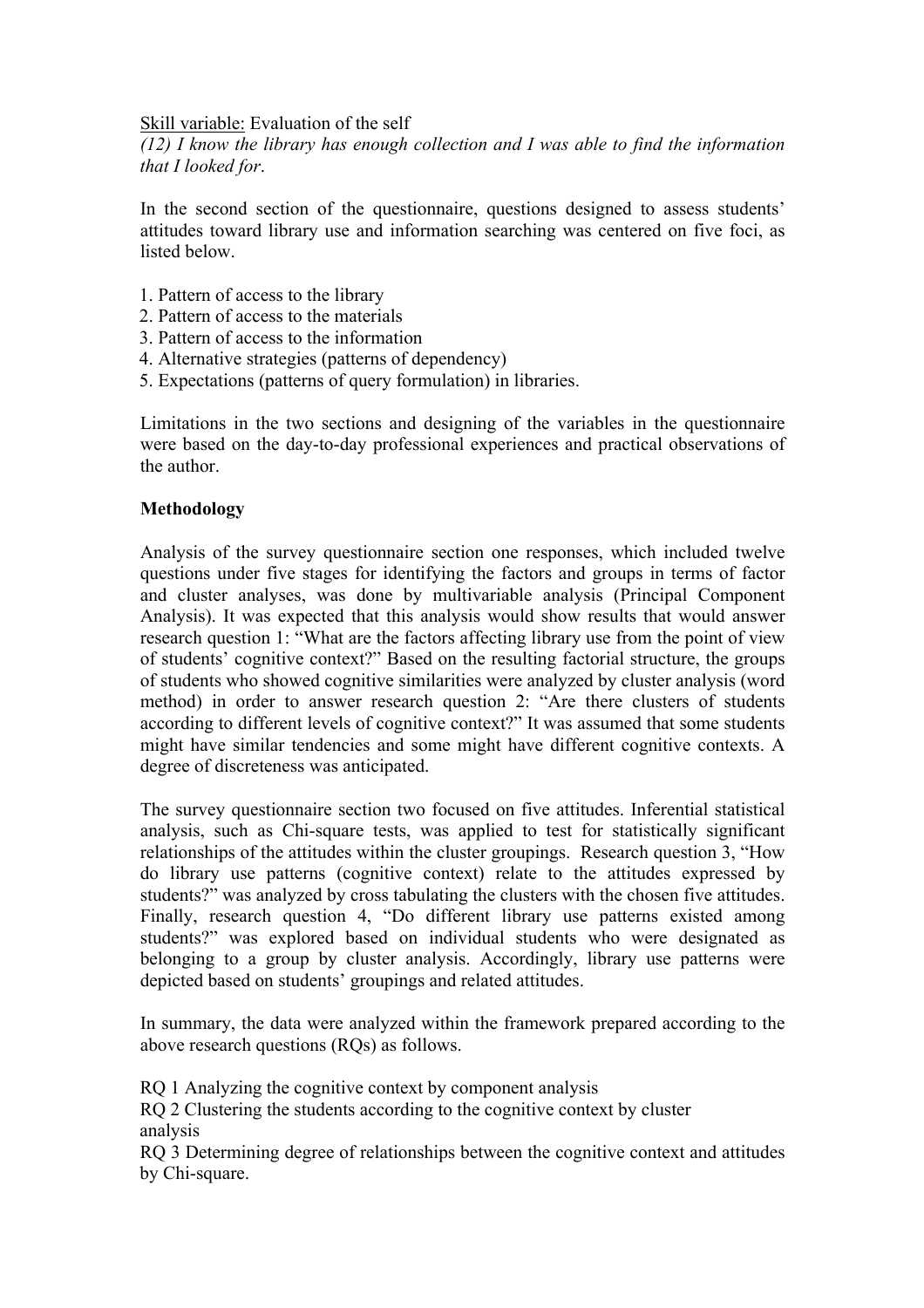- 3.1) Pattern of access to the library
- 3.2) Pattern of access to the materials
- 3.3) Pattern of access to the information
- 3.4) Alternative strategies (patterns of dependency)
- 3.5) Expectations (patterns of query formulation)

RQ 4 Students' patterns of library use

## **Research Question 1: Analyzing the Cognitive Context by Component Analysis**

Four latent factors were found by Principal Component Method as shown in Table 2. The result for the Kaiser-Meyer-Olkin test was 0.57. Factor one and Factor three, and between Factor three and Factor four have shown correlations. Squared loading indicated that factor one has 13.5%. Factor two 11.2%, Factor three 9.7% and Factor four has 8.8% squared loading. "Method of Locating & Searching", "Use of Materials & Services", "Searching Needs" and "Own Competence" respectively named the four factors.

## **Table 2: Analysis of Twelve Variables in a Library Search**

|                                                    | Components |           |           |            |
|----------------------------------------------------|------------|-----------|-----------|------------|
|                                                    |            |           |           |            |
|                                                    | Routine of | Style of  | Searching | Own        |
| <b>Cognitive Variables</b>                         | Locating   | Materials | Needs     | Competence |
|                                                    | and        | and       |           |            |
|                                                    | Searching  | Services  |           |            |
|                                                    |            | Use       |           |            |
| 11. Knowledge of experience                        | $-662$     | .156      | .057      | $-137$     |
| 4. Skill of unknown search terms*                  | .598       | .223      | .361      | .063       |
| 10. Navigational ability to                        | .494       | $-.036$   | $-.418$   | $-.065$    |
| information (intellectual)*                        |            |           |           |            |
| 9. Knowledge of material setting                   | .436       | $-.281$   | .006      | $-.324$    |
| 8. Knowledge of discovering                        | .317       | $-.623$   | .012      | .117       |
| materials                                          |            |           |           |            |
| 3. Awareness of digital resources*                 | .063       | .584      | $-.090$   | .174       |
| 6. Negotiation skill*                              | $-.047$    | .538      | $-0.233$  | $-.027$    |
| 1. Knowledge of potential<br>information need      | $-.043$    | $-194$    | .655      | .073       |
| 2. Skill of search strategy                        | .027       | $-.093$   | .603      | $-.052$    |
| 12. Judgments about the self and<br>the library*   | .269       | .124      | $-.111$   | .785       |
| 5. Knowledge of suggested                          | .154       | .109      | $-.238$   | $-.584$    |
| services                                           |            |           |           |            |
| 7. Navigational ability to<br>materials(Physical)* | $-211$     | $-.266$   | $-.243$   | .318       |

\*Indicates the questions in negative form.

Extraction Method: Principal Factor Method.

Rotation Method: Promax with Kaiser Normalization.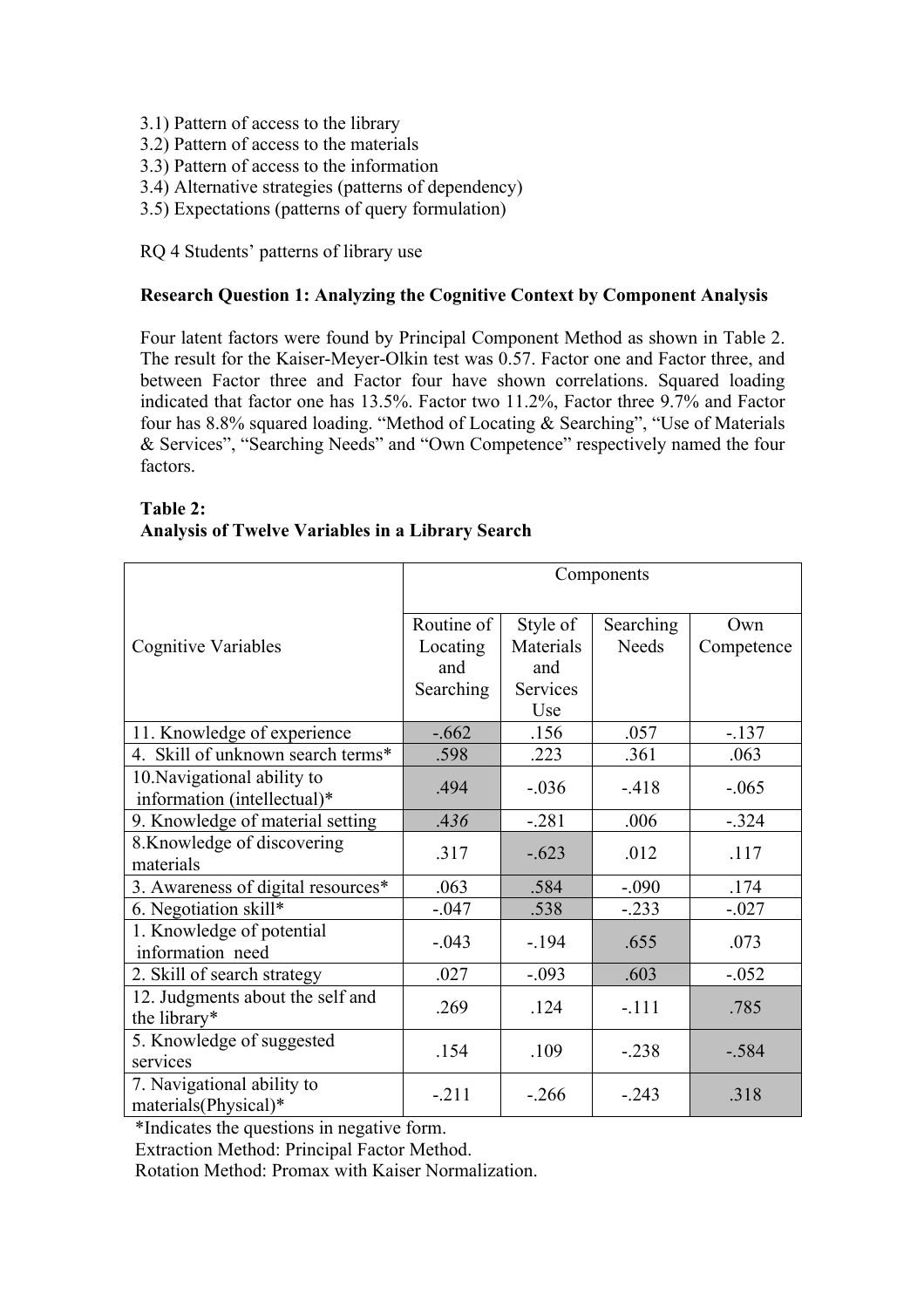#### A Rotation converged in 10 iterations.

Factor one, "Routine of Locating and Searching," is concerned with knowledge and skill of searching and locating materials in the library. Experience in locating the information was indicated as having negative impact with other variables. For some students, the experience did not add further knowledge. They did not use bibliographies, references, etc., for further searches, and relied on knowledge and skill they had when searching and locating materials. This means that they have a routine way of searching and locating materials. On the other hand, there might be some students who have reverse tendencies who have no routine way of searching. So, it is possible to say that this factor indicates a tendency to have a routine way of searching for and locating materials.

Factor two, "Style of Materials and Services Use," is concerned with style of usage of library services. There were negative and positive relations among three incidents. The incident of browsing for information was negatively related with other incidents, but questions on other incidents were in negative form. Thus, these incidents are positively related in meaning. Some students depend on browsing, using electronic instruments and negotiating with librarians to get information (though responses indicating the last two activities by students were not so critical). On the other hand, there were some students who have reverse tendencies and they have no such style of library use. It is possible to say that this factor indicates a style of library use.

Factor three, "Searching Needs," is concerned with consciousness of searching needs and efficacy for way of searching. Two incidents are positively related. But there was no incident with negative relation to them. Some students are conscious of their information needs and have efficacy to get information using search tools. On the other hand, there might be some students who are not conscious of their information needs when searching and have no efficacy for information searching. So, this factor indicates the tendency toward consciousness of searching needs and efficacy for way of searching.

Factor four, "Own Competence," is concerned with competence of in-depth use of library services. There were negative and positive relations among three incidents. Two incidents designated ability of the user to use the library deeply and were related positively. The other incident is concerned with awareness of document/information delivery services and was negatively related with other two incidents. All these incidents have a focus of getting to use the library deeply. Some students have no ability to use library deeply and do not know advanced services. They have a lack of the necessary ability. On the other hand, there might be some students who have reverse tendencies and who have ability and knowledge to use library deeply. So, it is possible to say that this factor indicates the tendency to have competence fpr in-depth usage of libraries.

Given the twelve incidents, students responded variously but their knowledge and skill have some tendencies on four factors. Thus the knowledge and skill of students can be imagined as points distributed on cognitive space with four dimensions (factors). This space can be said as cognitive context space on library use by students. Position of a student on this space is calculated as a set of four factor scores of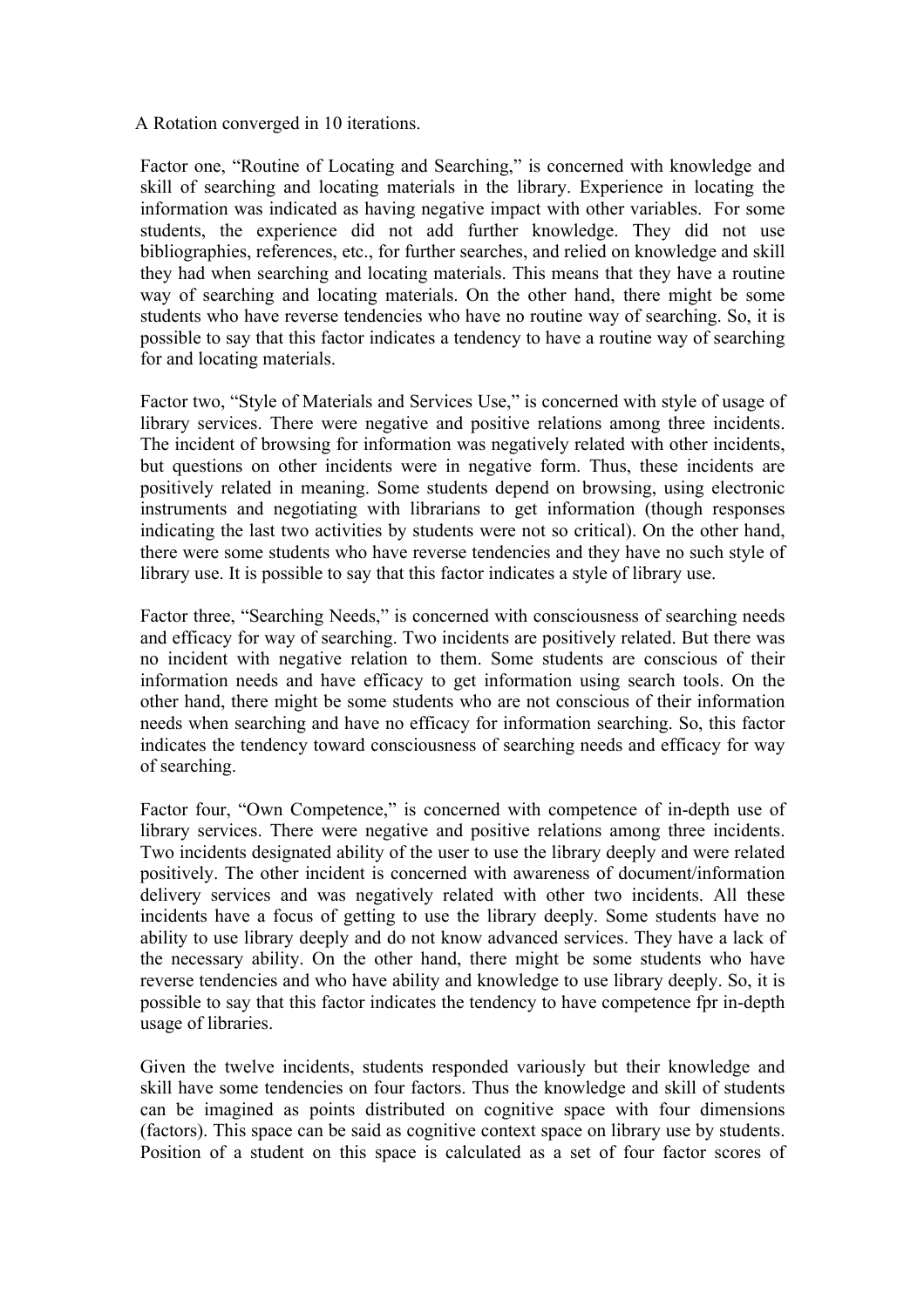students, that is, cognitive context of a student is represented as a set of four factor scores.

## **Research Question 2: Clustering the Students According to the Cognitive Context by Cluster Analysis**

Four groupings of students were found by both Hierarchical (Ward's) and *k*-means methods of cluster analysis. It confirmed the cognitive similarities of these students. A set of four average values represents summarized characteristics of cognitive context of each group as shown in the Table 3.

## **Table 3 Cognitive Context of the User Groups Average Factor Scores**



The four groupings are as follows.

1) Casual Users: Twenty percent (51) of 254 undergraduates were highly positive only on factor two, "Style of Materials and Services Use," and were very negative on factor four, "Own Competence." Responses on factor one, "Routine of Locating and Searching," was also negative but not so eminent. Students of this group depend on browsing, etc. to get information (factor two) and competence of in-depth use of library (factor four). They may be proficient users without any routine way of searching, but with dependence of browsing.

2) Active Users: Twenty two percent (57) of the undergraduates were positive in all four factors. They were positive in factor one to three, "Searching Needs," "Routine of Locating and Searching," "Style of Materials and Services Use," and they were somewhat positive in factor four, "own competence." Students of this group have routine ways of searching and locating materials (factor one), depend on browsing, etc., when using the library (factor two), are conscious of their information needs and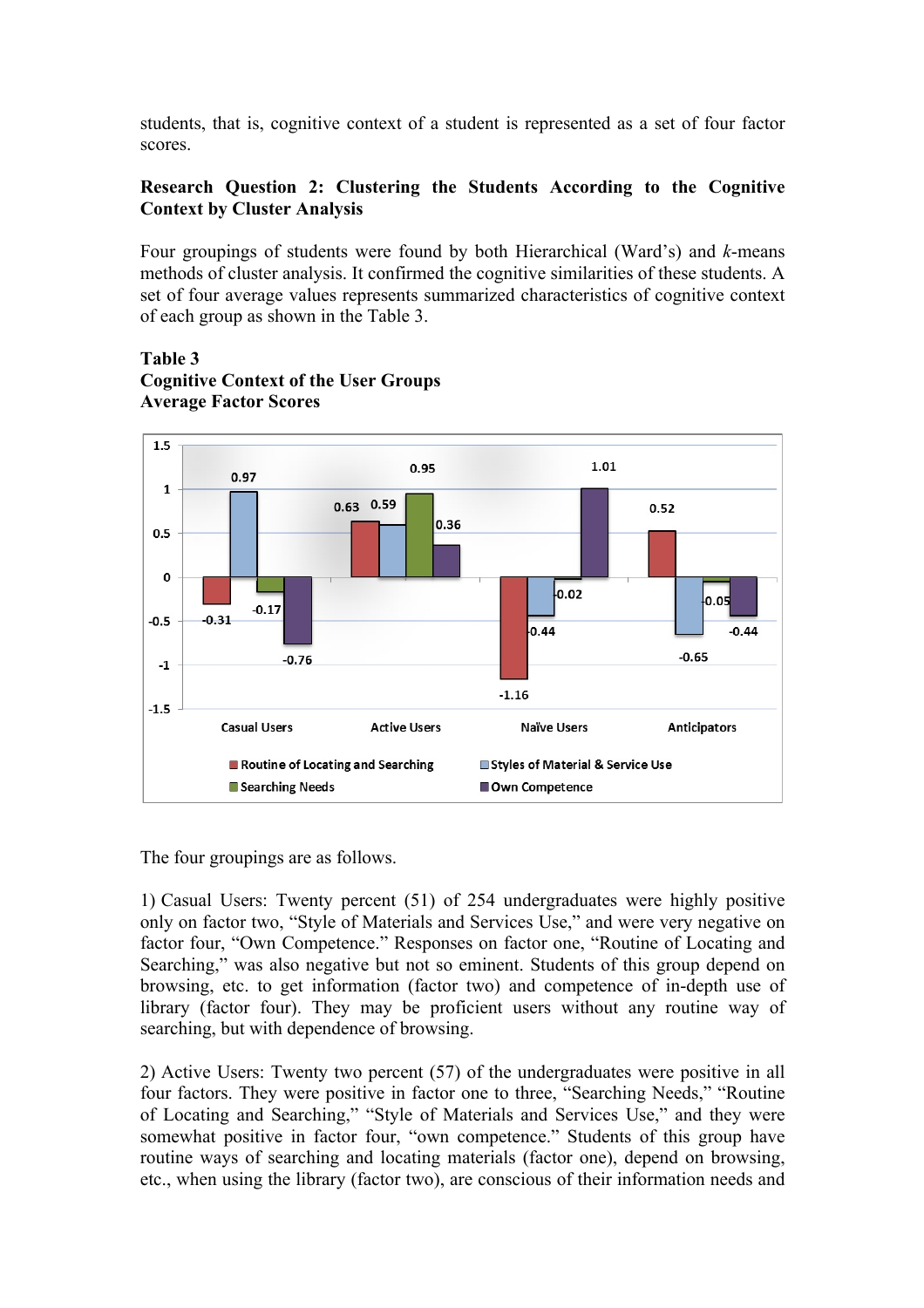have efficacy to use library tools (factor three), but do not have strong competence of in-depth usage of library (factor four). These points suggest that they are ordinary users who use the library intentionally, with efficacy.

3) Naïve Users: Twenty two percent (57) of the students were highly negative for factor one, "Routine of Locating and Searching," and highly positive for factor four, "Own Competence." They were also negative for factor two, "Style of Materials and Services Use." Students of this group do not have routine ways of searching and locating materials (factor one), have no browsing style of library use (factor two), and highly lacking in competence for in-depth usage of libraries (factor four). They are limited in ability to use library.

4) Anticipators: Thirty five percent (89) of the students were negative for factors two through four: "Style of Materials and Services Use," "Searching Needs," and "Own Competence," but were positive for factor one, "Routine of Locating and Searching." Students of this group do report having routine ways of searching and locating materials (factor one), do not have a browsing style of library use (factor two), and have some-what high competence of in-depth use of library (factor four). Users of this group are somewhat proficient with a routine way of searching.

## **Research Question 3: Relationships between the Cognitive Context and Attitudes by Chi-square**

Following five attitudes were cross-tabulated by groups and choices of each attitude. Chi square testing was conducted for identifying the differences among groups. The five attitudes mainly target efficacy of information searching. It is assumed that the majority of students are experiencing problems when they perform information searching through attitudes. Perhaps users may have a tendency to abandon their searches without questioning the causes of search failures due to insufficient information search efficacy.

## **3.1 Pattern of Access to the Library:**

When asked about their access pattern to the library, (library catalogue-card, library catalogue-online, browsing book shelves, library staff, colleagues, and teachers) the four groups seemed almost identical. All of the groups used online catalogues as their main access method while browsing shelves was the second method of using libraries. Library staff and colleagues were third place. Teachers have played more of a positive role for Naïve users than the other three groups.

## **3.2 Pattern of Access to the Materials:**

In their access pattern to the materials (author, title, subject headings, classification number), the highest number of students in each of the four groups ranked "author" and "title" as their most commonly attempted access point for material searching. There was no significant statistical difference between the choices of either the author or the title. This result can be used to predict that the students have their own search terms and react as "known document searchers". Only 21% of students used subject headings to search bibliographic records in the library. It may be that available entry vocabulary of the system (catalogue search terms) is not related to the user's terms of search choice and they need a great deal of improvement in the area of advanced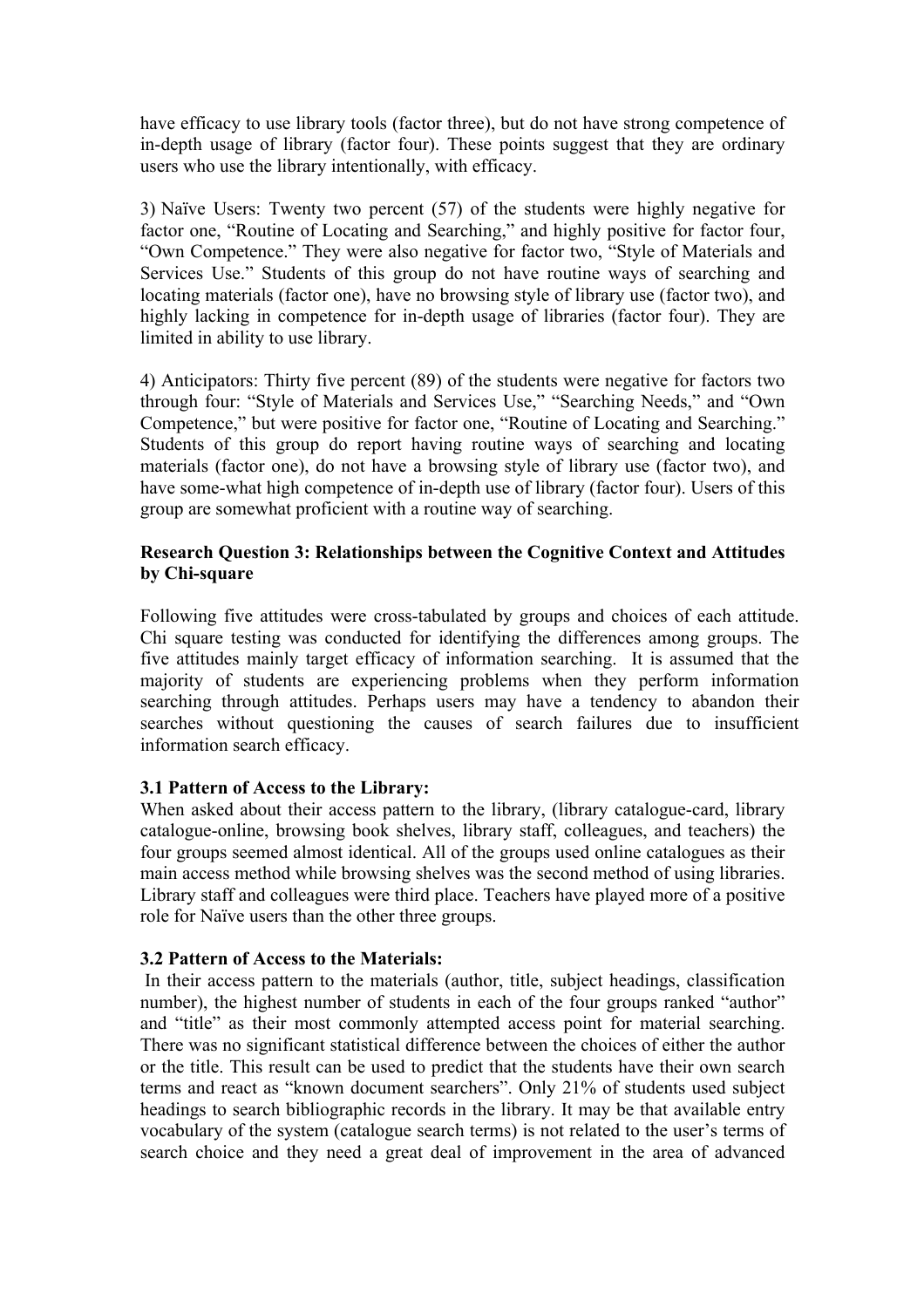searching. Most students perhaps did not understand the system terms like known search terms.

## **3.3 Pattern of Access to the Information:**

Options for information selection from found materials (tables of contents, abstracts, indexes, bibliographies, references, glossaries) were measured. Content notes were the most effective choice of selecting information from documents. Use of bibliographies, references and indexes was the secondary method of information searching from the documents, comparatively. Other options, such as the use of abstracts and glossaries remained as the least used choices of information selection from a document, respectively.

Users experienced some difficulties in achieving successful search results owing to poor search proficiency, especially when selecting materials from the catalogue and selecting information from a document. The majority did not understand the system terms as well as they understood known search terms like author and title; hence there was a tendency towards reduction of the total retrieval results. The majority did not use the subject headings of the subject indexes of the bibliographic records in the library. Perhaps, in the cases of search proficiency failures, students may not have known how to cluster subjects using subject headings by checking the class numbers assigned to each document (which is very effective in the information search process). The majority utilized formal search tools but did not use specific search terms to express their information needs and they may have lacked the intellectual understanding of the relationship between formal search tools and the specific search terms used by those tools, which reflected their cognitive anomalies.

### **3.4 Attitudes towards Alternative Strategies (Patterns of Dependency):**

The attitude, "If the information you received is not sufficient, what will your alternative courses of action be?" included five search strategies; dependency on "catalogs", "other resources", "the librarian", "other library staff", or "abandoning the search". This further examined the trends in respondents' alternative actions. Those incidents especially indicate students' search skills or their desires in the search process. Each of the incidents explains the behavior of students in searching for information in libraries that will facilitate further understanding of the users' actions and desires. Although the categories are very limited, they provide an insight into two basic preferences in information searching; to look-up information oneself or to depend on others.

When the mean scores of the alternative strategies were compared by groups, it was found that "Casual Users" did not abandon the search and tended to search further and look for other resources, too. They relied on catalogues and library staff but rarely consulted the librarian in the search process. Similar patterns of dependency in search strategies were displayed by all the groups.

"Active Users" also relied heavily on the catalogues and looked for alternative resources. There were positive reactions towards the assistance of the library staff and negative reactions regarding approaching the librarian. They also showed further search interest.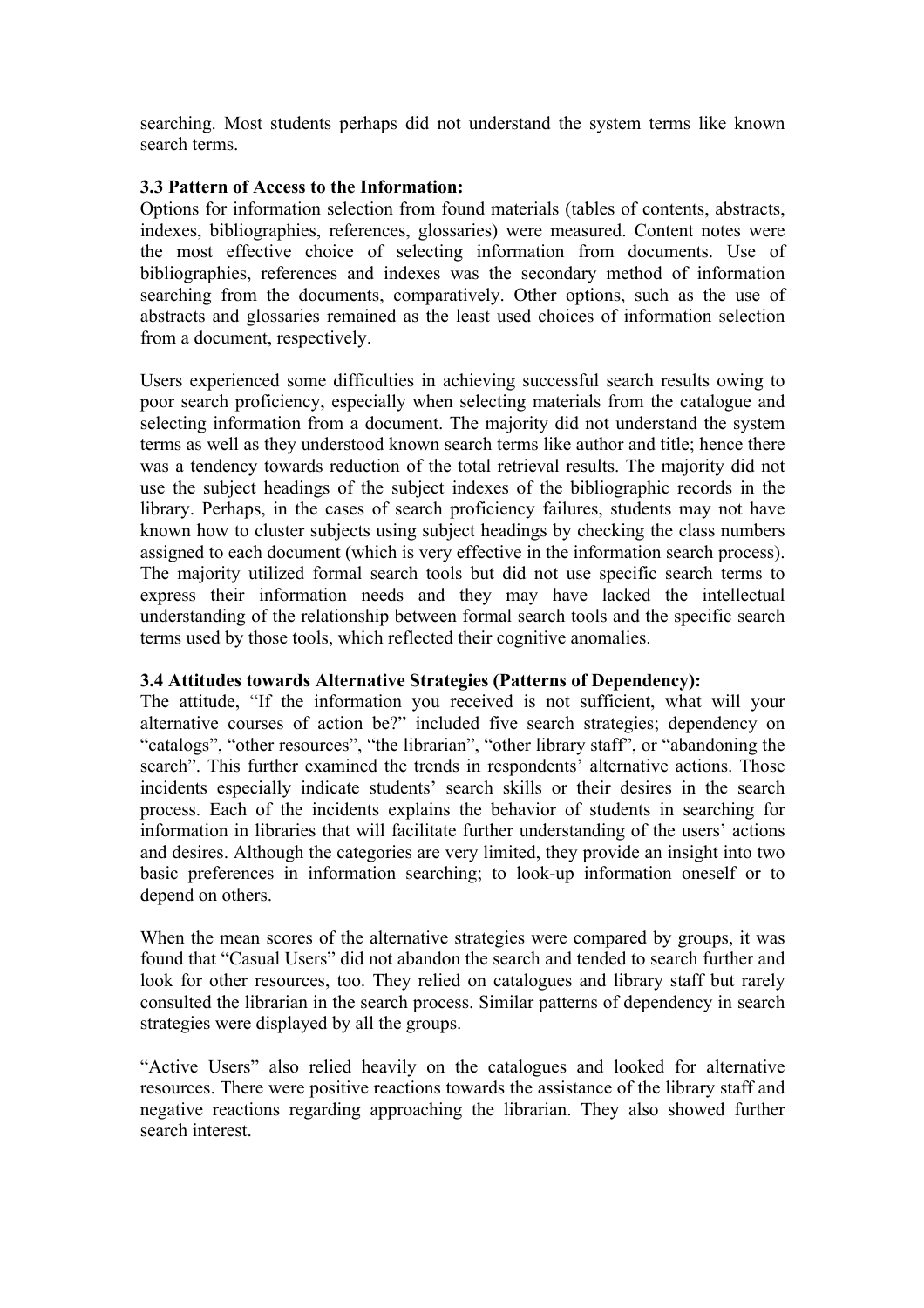"Naïve Users" consult the library staff most often. They had a tendency to ask for help before depending on the catalogues or looking for other resources. They also showed a low tendency to seek out other resources rather than using the catalogues. They stuck to the search process and showed no signs of abandoning the search. No negotiation was sought with the librarian.

"Anticipators" showed the highest level of dependency on the library staff, catalogues and the highest tendency not to abandon the search process. They showed a low tendency to use other resources and were less inclined to ask the librarian for help.

## **3.5 Attitudes towards the Query Formulation (Expectations):**

In the final set of attitude measures in the questionnaire, students were asked what they felt they needed in the search process, especially their expectations (patterns of query formulation) within their experience of using libraries. These aspects were: "need more information on my discipline," "need guidance to find resources," "need for information on library services," "need for personal help to locate materials," "need for advice to use online catalog," and "need for help to use library equipment."

It might be expected, for example, there should be different expectations among those groups who possess different cognitive abilities. "Casual Users" regularly needed a lot of guidance to find resources than any other given reasons. They also showed the highest demand for library services and personal help to locate materials. Information on their disciplines, assistance to use the online catalog and help to use library equipment were the least formulated quarries respectively.

Among the members of "Active Users", there was a higher probability of asking for guidance to find resources in libraries and to ask for guidance in using library services too. Their third demand was for personal assistance to locate materials. Like "Casual Users", they also set least priority for help finding information on their discipline, use of the online catalog and for help using library equipment.

"Naïve Users" regularly expected information on library services more than anything else. Locating materials and guidance in finding relevant resources were the second and third expectations. However, they needed help to use the online catalog more than any other group, which was ranked in fourth place. Information on their discipline and use of library equipment were rarely sought.

Query patterns of "Anticipators" indicated that they were the most regular user group to ask for help about library services; more than other groups. They also expected information on other resources from library staff and personal involvement for finding the locations too. Sometimes they would ask for help finding information on their disciplines, using the online catalog and also using library equipment. The query patterns of Casual Users" and "Active Users" is almost identical. "Naïve Users" needed assistance to use the online catalogue. Also, "Anticipators" expected more information relating to their discipline than information about use of the online catalogue.

Students with different levels of cognitive ability were concerned by different expectations from the library. In general, all groups required a lot of guidance to find information on their discipline to use library services and for personal help to find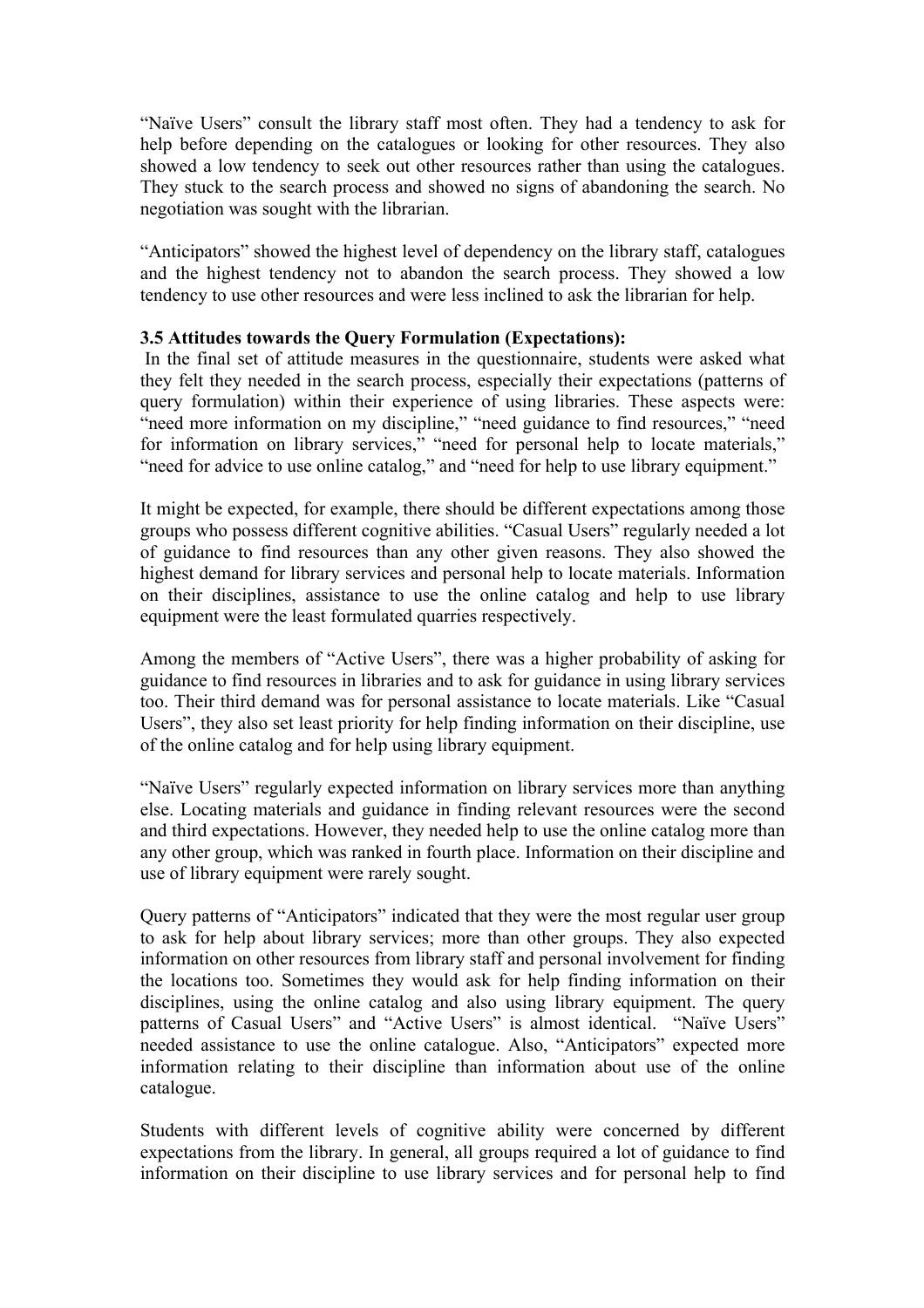materials from the shelves. Guidance for locating materials and assistance in using library services are the main queries among the four groups.

## **Research Question 4: Students' Patterns of Library Use**

Library use pattern is defined as a set of cognitive context and attitudes which affect practices of library use by students. Research question 1 explored cognitive context by applying factor analysis to responses of students to a questionnaire, which was designed based on a methodological framework consisting of twelve incidents focused on knowledge and skill contained in library use practices. Students responded to the twelve incidents in a varied manner, but their knowledge and skill had an impact on the four factors. Thus, the knowledge and skill of students can be plotted in cognitive space with four dimensions (factors). This space can be said to be a cognitive context space on library use by students. Positioning of a student on this space is calculated as a set of four factor scores.

Clustering students based on four factor scores revealed four types of students to achieve the response to research question 2. The students examined were classified into four types of cognitive context. Typical students of each group were as follows: "Casual Users" do not follow routine way of searching but depend on browsing. "Active Users" are ordinary users who use the library intentionally, with efficacy. "Naïve Users" are limited in their ability to use the library. "Anticipators" are somewhat proficient with routine ways of searching. The data show that the cognitive contexts of the university undergraduate students surveyed, with regard to library use are obviously diversified, but the existence of any abstract common structure of cognitive contexts is open to question. Surveyed students in each of the groupings were shown to have similar cognitive contexts, and the four groups differed in cognitive context in relation to the other groups. In other words, different library use patterns as a set of cognitive context and related attitudes on library use were found in the study. Though it is clear that a group with a particular cognitive context will differ in some attitudes from another group, the concrete differences and relationships between cognitive context and attitudes have not been pursued and information that certain differences are there among some groups was not identified, as shown in Table 04.

#### **Table 4– Attitudes of Groups Differed Significantly**

| Categories of atitude             | Items in category of attitude     |                                                    |
|-----------------------------------|-----------------------------------|----------------------------------------------------|
|                                   | Significant difference found      | No significant difference found                    |
| 1. Access ways to the library     | Online catalog**                  | Card catalog                                       |
|                                   | Browsing book shelves*            | Through, collegue                                  |
|                                   | Teachers**                        |                                                    |
| 2. Access ways to the catalog     |                                   | Author, Title, Subject headings, Class numbers     |
| 3. Access ways to the information |                                   | All items                                          |
| 4. Patterns of dependency         |                                   |                                                    |
| 5. Expectations of patterns of    | Guidence for locating materials** | Information on discipline, identify resources, Use |
| query formulation                 | Information on library services** | of library equipments                              |

- Indicates unavailable by indifference, x - no difference,

\* Significant at 5% and \*\* Significant at 1%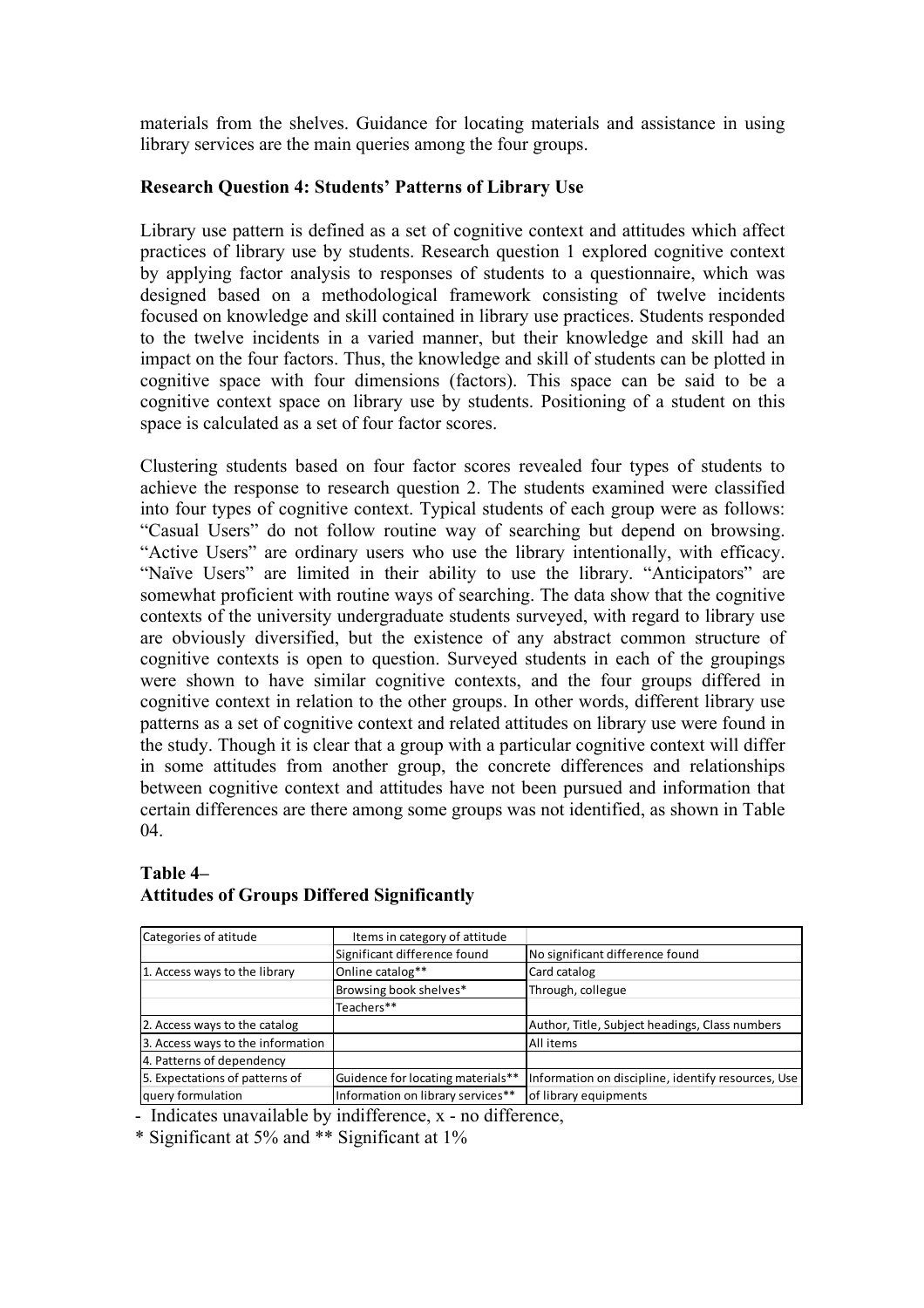## **Conclusions**

Library use patterns, in this study, were identified from the cognitive context. Cognitive context was observed from the analysis of the individual search activities that reflect the users' knowledge and skill. The data show that the students' library searches differ according to cognitive context, or the two distinguishable traits (knowledge and skill). The extent of knowledge and skill in relation to library use was illuminated by specific factors. Different patterns of use prevailed among four groups by the influence of the said factors.

Therefore, upgrading cognitive context according to students' disciplines of study and by year of study is recommended. This study has demonstrated that library use patterns vary in relation to students' varied cognitive contexts, influenced to some extent by several sub cluster features (attitudes). Further studies are needed to investigate students' searching patterns with special attention to different contextual situations of library use. As a next step, a follow-up study will investigate the patterns from a sample of undergraduate students selected from Fiji National University in Fiji Islands.